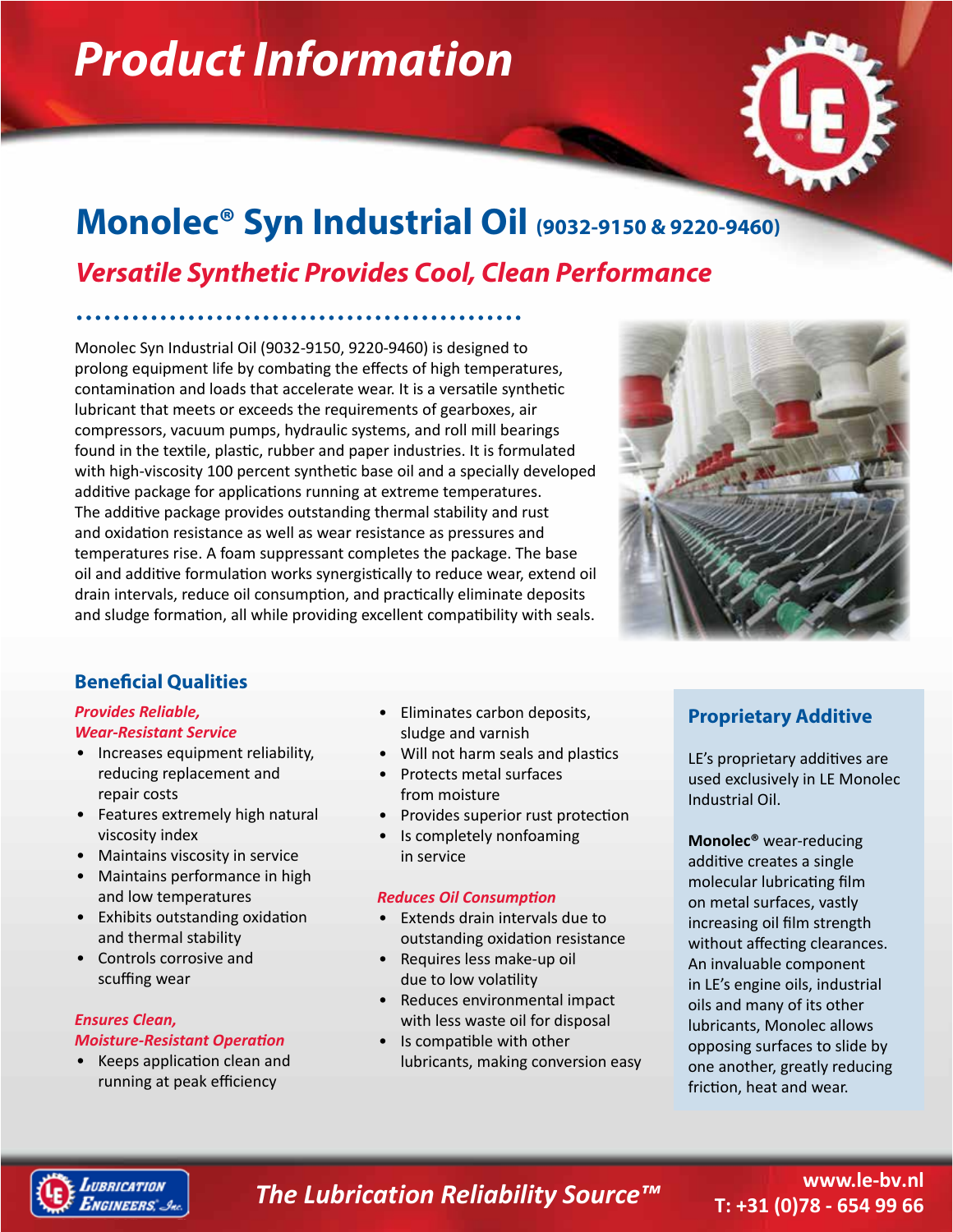*Technical Data*



# **Monolec® Syn Industrial Oil**

|                                                                                                    | 9032            | 9046            | 9068            | 9100           | 9150            |
|----------------------------------------------------------------------------------------------------|-----------------|-----------------|-----------------|----------------|-----------------|
| Color                                                                                              | Green           | Green           | Green           | Green          | Green           |
| ISO VG / SAE Grade                                                                                 | 32/             | 46/20           | 68/             | 100/40         | 150/50          |
| Relative Density @ 60°F/60°F, ASTM D1298                                                           | 0.848           | 0.852           | 0.855           | 0.858          | 0.857           |
| Viscosity @ 100°C, cSt, ASTM D445                                                                  | 6.0             | 8.0             | 10.6            | 14.5           | 20.1            |
| Viscosity @ 40°C, cSt, ASTM D445                                                                   | 32.1            | 46.8            | 68.8            | 99             | 151             |
| Viscosity Index ASTM D2270                                                                         | 130             | 130             | 130             | 130            | 130             |
| Flash Point °C (°F), (COC), ASTM D92                                                               | 246 (475)       | 249 (480)       | 244 (470)       | 243 (470)      | 243 (470)       |
| Pour Point °C (°F), ASTM D97                                                                       | $-57(-71)$      | $-51(-60)$      | $-45$ ( $-49$ ) | $-42(-44)$     | $-39(-38)$      |
| Rust Test 4 hrs @ 60°C, DI H <sub>2</sub> 0, ASTM D665A                                            | Pass            | Pass            | Pass            | Pass           | Pass            |
| <b>Rust Test</b> 4 hrs @ 60°C, Sea H <sub>2</sub> 0, ASTM D665B                                    | Pass            | Pass            | Pass            | Pass           | Pass            |
| Copper Corrosion 3 hrs @ 100°C, ASTM D130                                                          | 1 <sub>b</sub>  | 1 <sub>b</sub>  | 1 <sub>b</sub>  | 1 <sub>b</sub> | 1 <sub>b</sub>  |
| <b>Oxidation by RPVOT @ 150°C, minutes,</b><br><b>ASTM D2272</b>                                   | 1,203           | 1,203           | 1,203           | 1,203          | 1,203           |
| Four-Ball EP Weld Point kgf, ASTM D2783                                                            | 200             | 200             | 200             | 200            | 200             |
| Four-Ball Wear @ 75°C, 1,800 rpm, 15 kgf,<br>60 minutes, mm wear, ASTM D4172 - Modified            |                 |                 | 0.40            |                |                 |
| Ash-Sulfated %, ASTM D874                                                                          | 0.06            | 0.06            | 0.06            | 0.08           | 0.08            |
| Acid Number mg KOH/g, ASTM D664                                                                    | 0.25            | 0.25            | 0.25            | 0.25           | 0.25            |
| Emulsion Characteristics @ 54°C,<br>oil-water-emulsion/minutes, ASTM D1401                         | $40 - 40 - 0/5$ | $40 - 40 - 0/5$ | $40 - 40 - 0/5$ | 40-40-0/5      | $40 - 40 - 0/5$ |
| Foaming Characteristics @ 24°C/93.5°C/24°C,<br>3 sequences, ml of foam/time to break,<br>ASTM D892 | 0/0;0/0;0/0     | 0/0;0/0;0/0     | 0/0;0/0;0/0     | 0/0;0/0;0/0    | 0/0;0/0;0/0     |
| Evaporation 22 hrs @ 100°C, % loss,<br>ASTM D972                                                   | 0.77            | 0.77            | 0.76            | 0.76           | 0.76            |

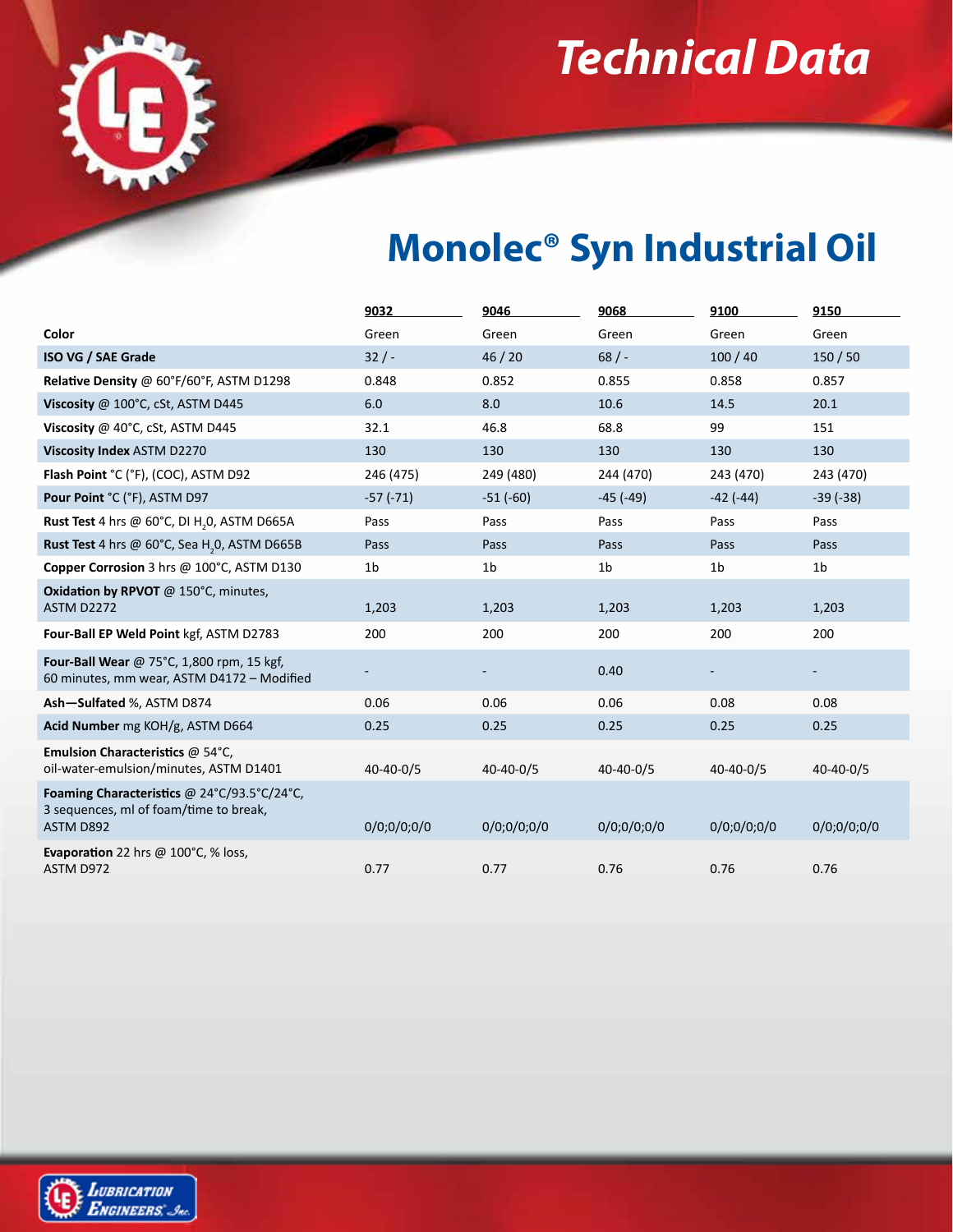# *Technical Data*



# **Monolec® Syn Industrial Oil**

|                                                                                                    | 9220           | 9320           | 9460           |
|----------------------------------------------------------------------------------------------------|----------------|----------------|----------------|
| Color                                                                                              | Green          | Green          | Green          |
| <b>ISO VG</b>                                                                                      | 220            | 320            | 460            |
| Relative Density @ 60°F/60°F, ASTM D1298                                                           | 0.864          | 0.867          | 0.868          |
| Viscosity @ 100°C, cSt, ASTM D445                                                                  | 26.3           | 35.5           | 47.5           |
| Viscosity @ 40°C, cSt, ASTM D445                                                                   | 219            | 319            | 459            |
| Viscosity Index ASTM D2270                                                                         | 130            | 145            | 145            |
| Flash Point °C (°F), (COC), ASTM D92                                                               | 243 (470)      | 243 (470)      | 241 (465)      |
| Pour Point °C (°F), ASTM D97                                                                       | $-33(-27)$     | $-27(-17)$     | $-24(-11)$     |
| <b>Rust Test</b> 4 hrs @ 60°C, DI H <sub>2</sub> 0, ASTM D665A                                     | Pass           | Pass           | Pass           |
| Rust Test 4 hrs @ 60°C, Sea H <sub>2</sub> 0, ASTM D665B                                           | Pass           | Pass           | Pass           |
| Copper Corrosion 3 hrs @ 100°C, ASTM D130                                                          | 1 <sub>b</sub> | 1 <sub>b</sub> | 1 <sub>b</sub> |
| Oxidation by RPVOT @ 150°C, minutes,<br>ASTM D2272                                                 | 1,149          | 1,133          | 1,130          |
| Four-Ball EP Weld Point kgf, ASTM D2783                                                            | 200            | 200            | 200            |
| Four-Ball Wear @ 75 $^{\circ}$ C, 1,200 rpm,<br>40 kgf, 60 minutes, mm wear, ASTM D4172            | 0.31           | 0.31           | 0.31           |
| Ash-Sulfated %, ASTM D874                                                                          | 0.06           | 0.09           | 0.05           |
| Acid Number mg KOH/g, ASTM D664                                                                    | 0.25           | 0.25           | 0.25           |
| Emulsion Characteristics @ 54°C,<br>oil-water-emulsion/minutes, ASTM D1401                         | 40-40-0/15     | 40-40-0/10     | 40-40-0/15     |
| Foaming Characteristics @ 24°C/93.5°C/24°C,<br>3 sequences, ml of foam/time to break,<br>ASTM D892 | 0/0;0/0;0/0    | 0/0;0/0;0/0    | 0/0;0/0;0/0    |